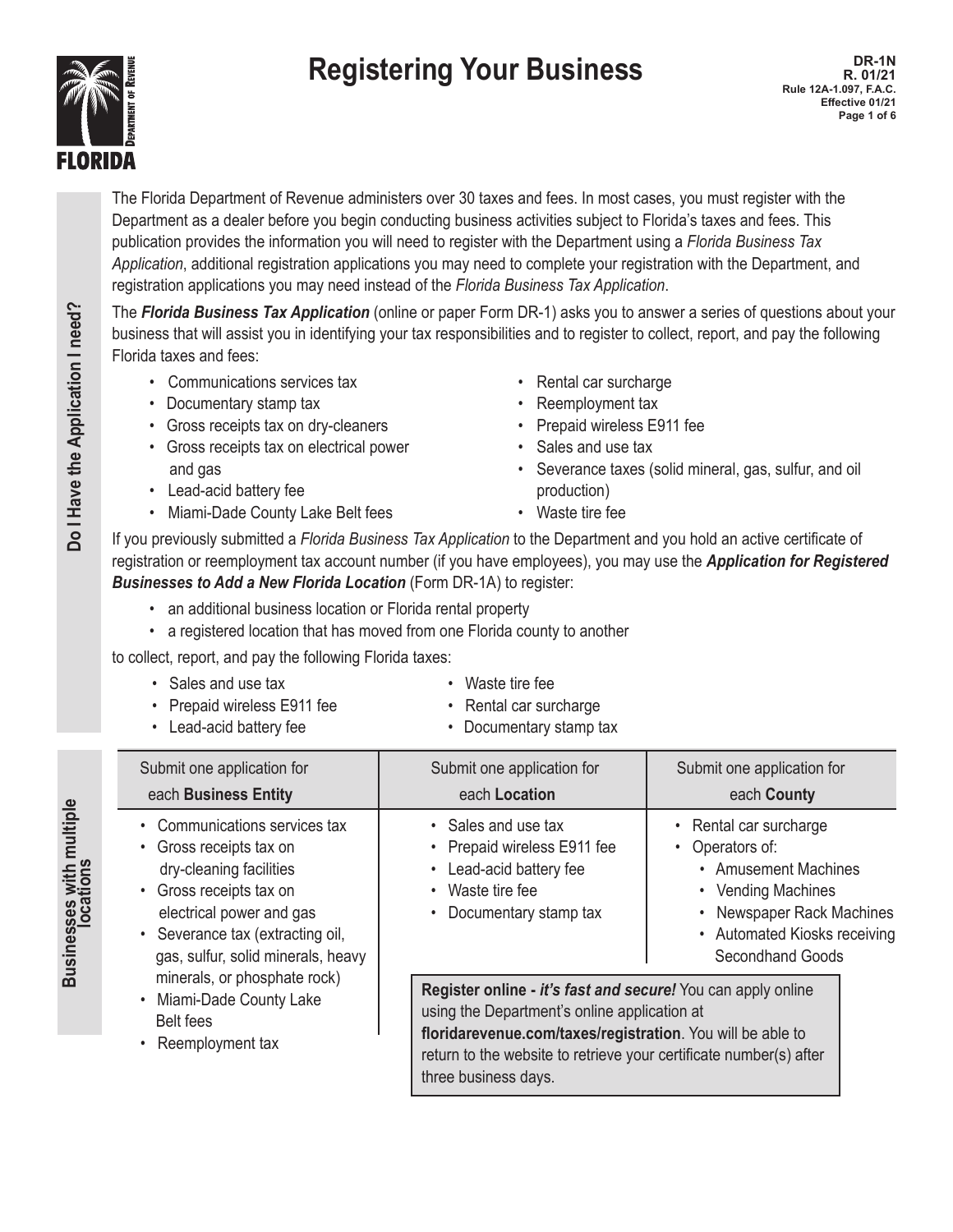### **Identification Numbers**

The Internal Revenue Service (IRS) requires any business that has employees and any partnership, corporation, nonprofit organization, trust (except certain revocable trusts), and estate to have a **federal employer identification number** (FEIN). You will need this number to register with the Department. For more information, visit the IRS website at **irs.gov**.

If you are a sole proprietor (individual business owner) or an individual who is the sole member of a limited liability company, you will need your **social security number** (SSN) to register with the Department. If you are not eligible to obtain a social security number, you must provide a **Visa number** issued by the United States Department of State.

When you register with the Department, you are issued a **business partner number** as a unique identifying number for your business. The number will be located on the back of your certificate of registration.

## **Sales and Use Tax – Special Reporting Numbers**

To make reporting and paying sales and use tax for your registered business easier, you may obtain a **county control reporting number**. If you own multiple business locations (including rental properties) within a single county, you may submit an *Application for Sales and Use Tax County Control Reporting Number* (Form DR-1CCN) to assign a reporting number for that county. You may submit an application for each Florida county where you want to report using a county control reporting number. If you register additional business locations within a county where you have a county control reporting number, you may indicate on your application that you will be filing sales and use tax for the new location using your county control reporting number for that county.

If you own multiple business locations (including rental properties) in a single county or in multiple counties, you may submit an *Application for Consolidated Sales and Use Tax Filing Number* (Form DR-1CON) to obtain a **consolidated sales and use tax filing number** that allows you to make a single sales and use tax payment for all your business locations. If you register additional business locations, you may indicate on your application that you will be filing sales and use tax for the new location using your consolidated sales and use tax filing number.

## **Registering Rental Properties to Collect and Remit Sales Tax**

If you collect or receive lease or rental payments for the rental, lease, or license to use real property (**commercial rental property**) or for living, sleeping, or housekeeping accommodations for rental periods less than six months (**transient rental accommodations**), register each commercial rental property location and each transient rental accommodation for which you collect rent. If you collect lease or rental payments for more than one real property rental location or more than one transient rental accommodation, use a separate application for each rental location or each transient rental accommodation. You may use the shorter *Application for Registered Businesses to Add a New Florida Location* (Form DR-1A) to register additional rental property.

## **Business Information**

To register your business, you will need:

- Legal name of business entity (e.g., name of sole proprietor, partnership, corporation, or other entity)
- • Business trade name ("doing business as"), if any
- • Business mailing address
- Physical street address of business location (including Florida County)
- • Physical street address (including Florida County) of the rental, lease, or license to use real property (**commercial rental property**) or for living, sleeping, or housekeeping accommodations for rental periods less than six months (**transient rental accommodations)**
- Date of first taxable activity at the business location you are registering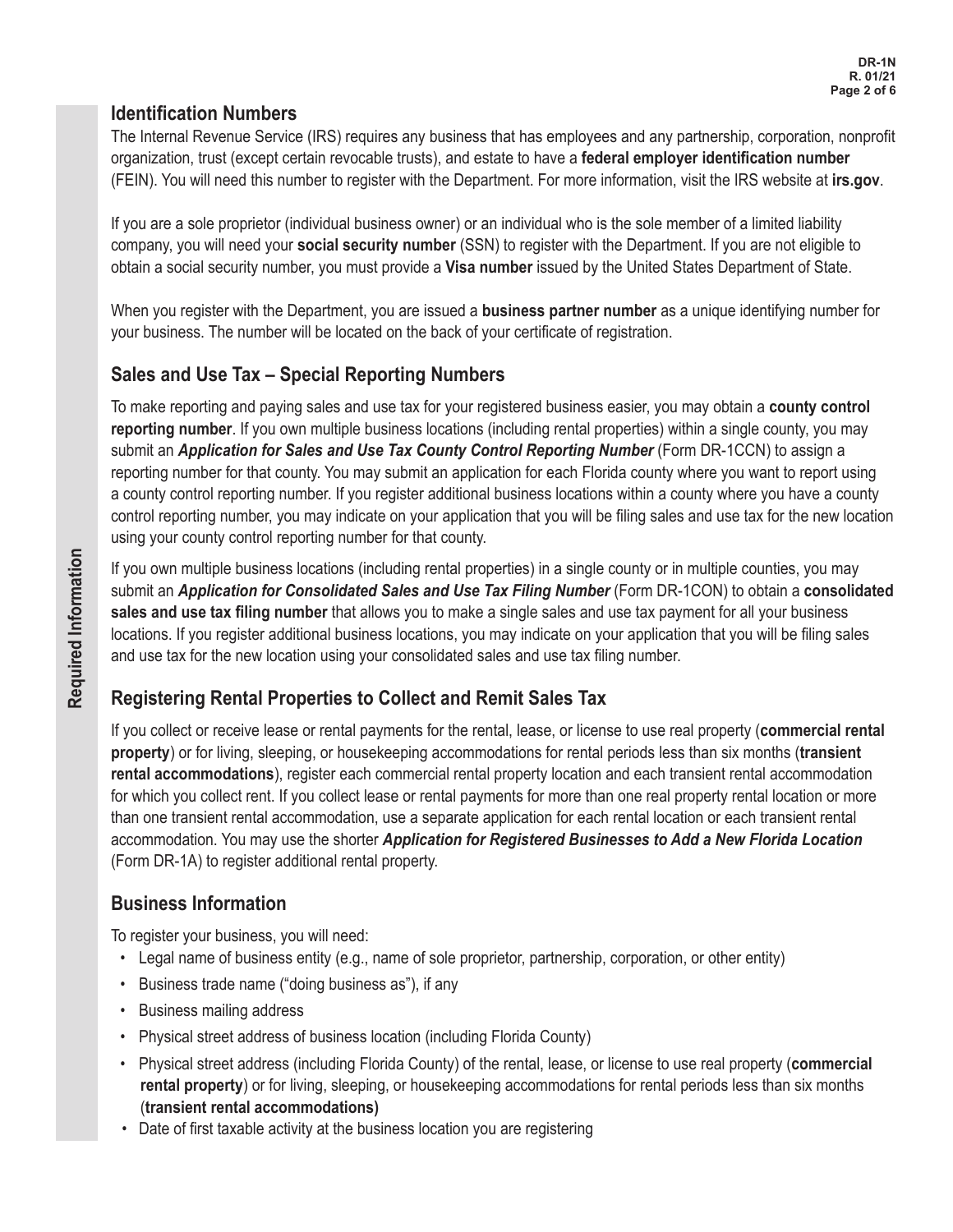- • The North American Industry Classification System (NAICS) Code for each of your business activities (For more information, visit **http://www.census.gov/eos/www/naics/index.html**)
- • If you will sell communications services, the method(s) you will use to assign customer locations to the correct taxing jurisdiction, and the name, telephone number, and email address of the person to contact regarding communications services tax returns. For more information, see the *Communications Services Tax* brochure (GT-800011) at **floridarevenue.com/forms**.

#### **Owner or Manager Information**

You will need the following information about the owners or managers of your business:

- • **Sole proprietorship** name, home address, identification number (SSN or Visa #), and telephone number
- • **Each general partner** (includes married couples) name, title, home address, identification number (SSN, Visa #, or FEIN), and telephone number
- • **Each director, officer, managing member, grantor, trustee, and personal representative** name, title, home address, identification number (last four digits of the individual's SSN, Visa #, or FEIN), and telephone number
- • **Limited liability company (LLC)** name, title, home address, identification number (last four digits of the individual's SSN, Visa #, or FEIN), and telephone number for all members

#### **Employee Information**

If you have, or anticipate that you will have, employees in Florida, you will need:

- The number of employees you have or anticipate you will have
- The amount of wages paid or expected to be paid within a calendar quarter
- Your employer type regular, nonprofit organization, domestic employer (employees perform only household services), Indian tribe, agricultural (citrus or noncitrus), or crew chief
- The type of services you provide administrative, research, or other
- If you use a payroll agent agent's name, address, telephone number, email address, and federal preparer tax identification number (PTIN)

Mailing addresses for mailing your:

- Reporting Forms and Information (Employer's Quarterly Reports, certifications, and related correspondence)
- Tax Rate Information (Tax rate notices and related correspondence)
- Benefits Paid Information (Notices of benefits paid and related correspondence)

The *Employer Guide to Reemployment Tax* (RT-800002) contains information employers need to comply with Florida's Reemployment Assistance Program Law.

## **If the Form of Your Business Ownership Changed or You Acquired a Business**

You will need:

- Your prior or acquired business name and address
- The prior business federal employer identification number
- • The prior business Florida tax number
- Portion of business acquired (if applicable)
- • Effective date of the change or acquisition
- • To know whether employees were transferred to the new business and, if so, on what date
- To know whether, at the time of acquisition, there was ownership, management, or control of the two entities

It is recommended that before buying an existing business, you ask the seller for documentation of any tax, penalty, or interest that is due to the Florida Department of Revenue. As a purchaser, you could be liable for any tax, penalty, or interest owed by the seller. For more information, visit **floridarevenue.com** and select "Businesses and Employers," then select "Certificate of Compliance."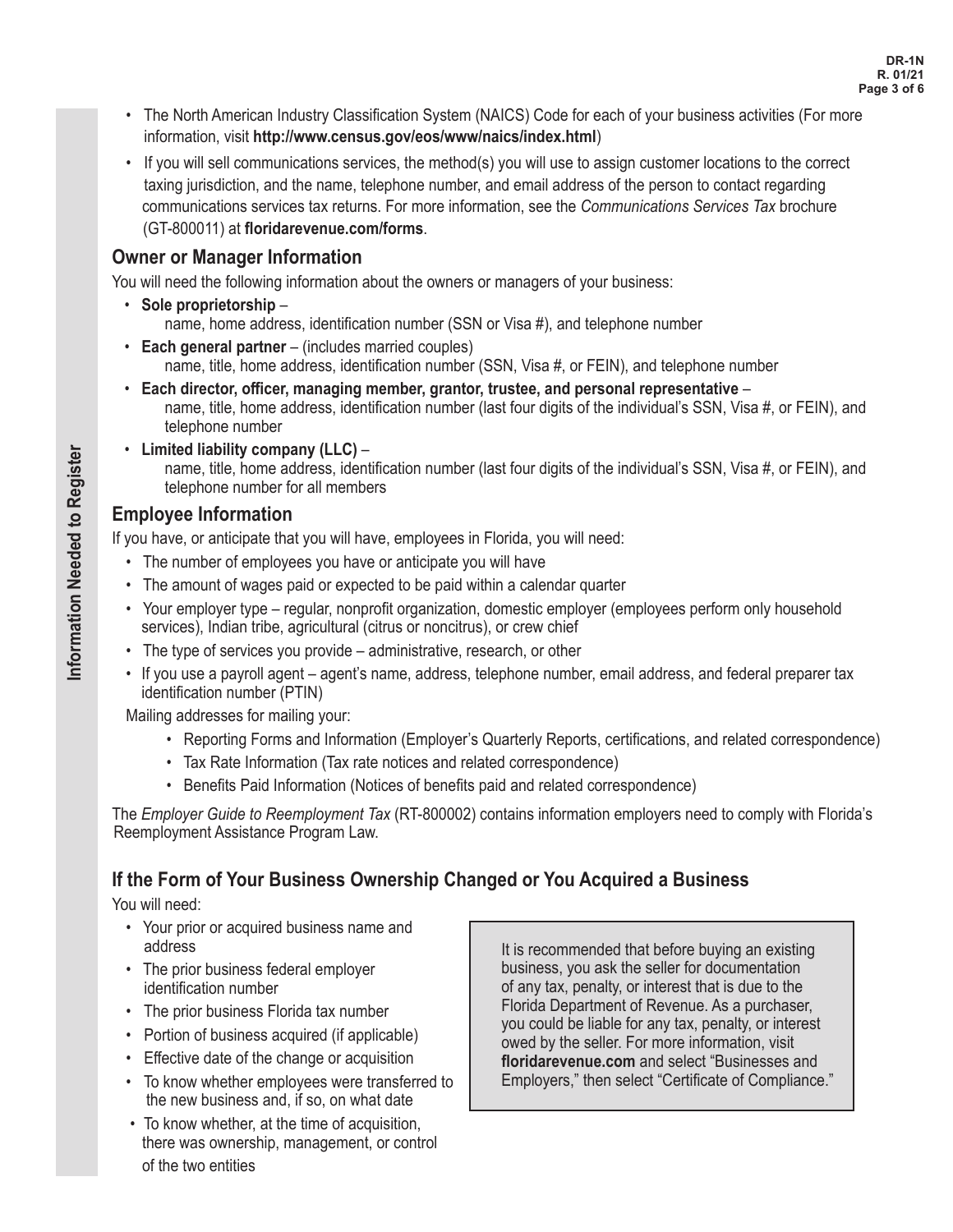## **Enrollment to File and Pay Tax Electronically**

Filing and paying electronically is quick, easy, and secure. You can electronically file and pay all taxes, fees and surcharges, except severance taxes and Miami-Dade County Lake Belt fees. For severance taxes and Miami-Dade County Lake Belt fees, payments can be made electronically; however, electronic return filing is not available.

Taxpayers choosing to enroll with the Department to file or pay electronically can take advantage of additional features: an encrypted system that securely saves your contact and bank account information; the ability to view your filing history and bills posted to your tax account; and, the ability to reprint your returns.

If you enroll with the Department to make electronic payments or to file electronic returns, you will need the:

- Bank routing number and your account number
- Contact person's name, address, telephone and fax numbers, email addresses, and federal preparer tax identification number (PTIN), if using a payroll agent to prepare your reemployment tax returns

For more information about the enrollment system and filing and paying tax electronically, visit **floridarevenue.com/taxes/filepay**.

## **Do you have a tax warrant or outstanding tax liability?**

When you register, you will be required to post a cash deposit, surety bond, or an irrevocable letter of credit if you are seeking an additional registration and you own a controlling interest in a business that:

- Has a tax warrant that is currently unsatisfied
- Has an outstanding liability of \$2,500 or more
- Had a previous certificate of registration revoked
- • Failed to comply with the provisions of a judgment, settlement agreement, closing agreement, stipulated payment agreement, or consent agreement with the Department
- Has no permanent business location in Florida, or is operated from a temporary Florida location for less than six months in any consecutive twelve-month period, and there is evidence that you will fail to remit taxes

For more information, see Rule 12A-1.060, Florida Administrative Code (F.A.C.), Registration, available at **flrules.org**.

## **Applications You May Need in Addition to a** *Florida Business Tax Application*

#### *Application for Amusement Machine Certificate* **(Form DR-18)**

Each location where a coin-operated amusement machine is in operation must be registered for sales and use tax. In addition, an *Amusement Machine Certificate* is required for each location where machines are operated. This application is used to obtain an annual *Amusement Machine Certificate*.

#### *Application for Self-Accrual Authority / Direct Pay Permit – Communications Services Tax* **(Form DR-700030)**

This application is used by a purchaser of communications services to obtain a *Communications Services Tax Direct Pay Permit* and pay the communications services tax directly to the Department when:

- the majority of the communications services used by the purchaser are for communications that originate outside of Florida and terminate within Florida
- the taxable status of sales of communications services will only be known upon use

## *Application for Self-Accrual Authority / Direct Pay Permit - Sales and Use Tax* **(Form DR-16A)**

This application is used to obtain a *Sales and Use Tax Direct Pay Permit* as authorized by section 212.183, Florida Statutes. See Rule 12A-1.0911, F.A.C., Self-Accrual Authorization; Direct Remittance on Behalf of Independent Distributors.

**Security Requirements**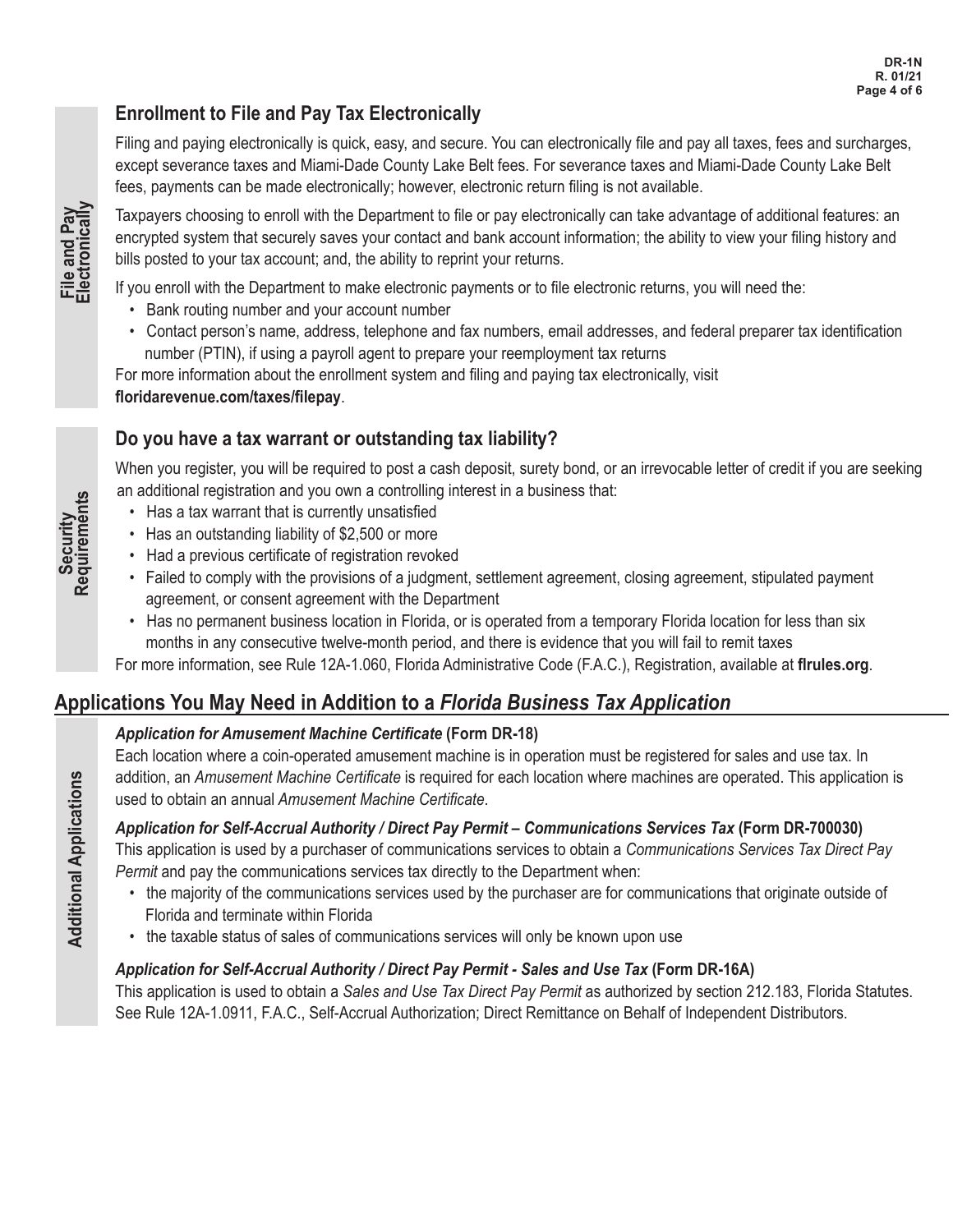## **Applications You May Need in Addition to a** *Florida Business Tax Application* **(continued)**

#### *Registration Application for Secondhand Dealers and Secondary Metals Recyclers* **(Form DR-1S)**

This registration, in addition to a sales and use tax registration, is required for those persons who:

- Purchase, consign, trade, or sell secondhand goods
- Purchase, gather, obtain, or sell salvage or scrap metal to be recycled or convert ferrous or nonferrous metals into raw materials

#### *Report to Determine Succession and Application for Transfer of Experience Rating Records* **(Form RTS-1S)**

This report, in addition to registration for reemployment tax purposes, is required if the form of ownership of your business changes. The information contained in the report is used to determine any reemployment tax rate change that would result from the transfer of the predecessor's employment records to you. If you acquire an existing business, and there was no common ownership, management, or control between your business and the acquired business, you must complete this report within 90 days of the date of the acquisition. If there was common ownership, management, or control between your business and the acquired business at the time of acquisition, and you report this information in *Florida Business Tax Application* (Form DR-1), you are not required to complete Form RTS-1S.

#### *Independent Contractor Analysis* **(Form RTS-6061)**

This analysis, in addition to registration for reemployment tax purposes, is required for those who employ the services of selfemployed, independent contractors other than those engaged in a distinct business, occupation, or profession that serves the general public.

## **Applications You May Need Instead of a** *Florida Business Tax Application*

#### *Application for Registered Businesses to Add a New Florida Location* **(Form DR-1A)**

Any business that holds an active certificate of registration or reemployment tax account with the Department may use Form DR-1A to register an additional business location or Florida rental property, a location that has moved from one Florida county to another, or when starting a new taxable activity at a registered business location. This shorter application requests only that information necessary to issue a certificate of registration for a new or relocated business location.

#### *Application for Collective Registration of Living or Sleeping Accommodations* **(Form DR-1C)**

This application allows an agent, representative, or management company to register multiple, separately owned properties located in a single county to collect sales and use tax on short-term rentals of living or sleeping accommodations. To use this application, the agent, representative, or management company must have completed a *Florida Business Tax Application* (Form DR-1) and received a sales and use tax certificate of registration for each county in which living or sleeping accommodations are located.

#### *Application for a Consumer's Certificate of Exemption* **(Form DR-5)**

Florida law provides an exemption from sales and use tax to certain nonprofit organizations and governmental entities. To make qualified, tax-exempt purchases, nonprofit organizations and governmental entities (except federal government agencies) must obtain a Florida *Consumer's Certificate of Exemption*. This application is used to apply for the certificate.

#### *Application for Air Carrier Fuel Tax License* **(Form DR-176)**

This application is used by commercial air carriers to obtain a Florida fuel tax license.

#### *Florida Fuel or Pollutants Tax Application* **(Form DR-156)**

This application is used to obtain a Florida fuel tax license or a Florida pollutants tax license.

## **What If My Business Information Changes?**

#### **Notify the Department** if you:

- change your business name
- change your mailing address
- change your location address within the same county
- • close or sell your business

You can also notify the Department when you temporarily suspend or resume business operations. The quickest way to notify the Department is by visiting **floridarevenue.com/taxes/updateaccount**.

**Business Information Changes**